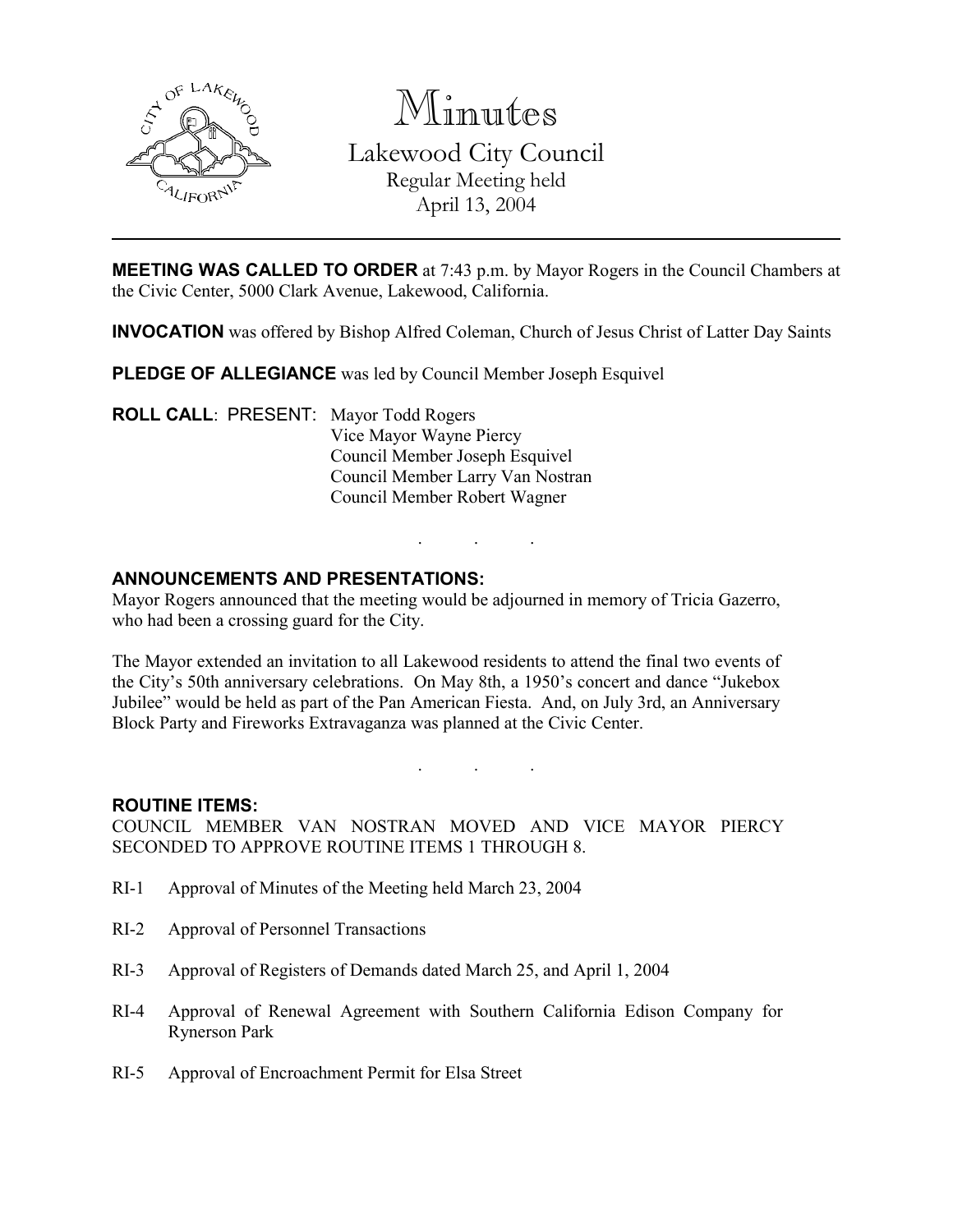#### ROUTINE ITEMS: Continued

- RI-6 RESOLUTION NO. 2004-15; A RESOLUTION OF THE CITY COUNCIL OF THE CITY OF LAKEWOOD ENDORSING APPLICATION UNDER THE MOBILE SOURCE AIR POLLUTION REDUCTION REVIEW COMMITTEE BY 2003-04 LOCAL GOVERNMENT MATCH PROGRAM
- RI-7 Authorization for Restriping of Clark Avenue Between Del Amo Boulevard and Arbor Road
- RI-8 Approval of Street Closure for Block Party on Sylvanwood Avenue on April 24, 2004

UPON ROLL CALL VOTE, THE MOTION WAS APPROVED:

AYES: COUNCIL MEMBERS: Wagner, Esquivel, Piercy, Van Nostran and Rogers NAYS: COUNCIL MEMBERS: None

## 1.1 • AWARD OF BID FOR PUBLIC WORKS PROJECT NO. 03-9, TRAFFIC SIGNAL - CENTRALIA & CLARETTA

. . .

Assistant Director of Public Works, Max Withrow, presented an oral report based on the memorandum in the agenda packet and stated four bids had been received for the installation of a traffic signal to be located at the intersection of Centralia Street and Claretta Avenue. He advised that staff had reviewed all of the bids and had verified that the low bidder was properly licensed for the work. It was the recommendation of staff that the City Council adopt the plans, specifications and working details for the project; appropriate \$65,000 from the General Fund for the project; award the contract for Public Works Project No. 03-9 to Moore Electrical Contracting, Inc. in the amount of \$85,153; and authorize staff to approve a cumulative total of change orders, as needed, not to exceed \$10,000.

Noting that the project had been approved some time ago, Vice Mayor Piercy questioned the project timeline. Mr. Withrow responded by stating that following approval, the project had been designed, advertised and bids submitted. He reported that although there was a long lead time required for the production of traffic signal hardware, the project would be completed before school was back in session.

Mayor Rogers opened the public hearing at 7:50 p.m. and called for anyone in the audience wishing to address the City Council on this matter. There was no response.

COUNCIL MEMBER WAGNER MOVED AND COUNCIL MEMBER ESQUIVEL SECONDED TO CLOSE THE PUBLIC HEARING AND APPROVE STAFF'S RECOMMENDATIONS. UPON ROLL CALL VOTE, THE MOTION WAS APPROVED:

AYES: COUNCIL MEMBERS: Wagner, Esquivel, Piercy, Van Nostran and Rogers NAYS: COUNCIL MEMBERS: None

 $\mathbf{r}$  .  $\mathbf{r}$  ,  $\mathbf{r}$  ,  $\mathbf{r}$  ,  $\mathbf{r}$  ,  $\mathbf{r}$  ,  $\mathbf{r}$  ,  $\mathbf{r}$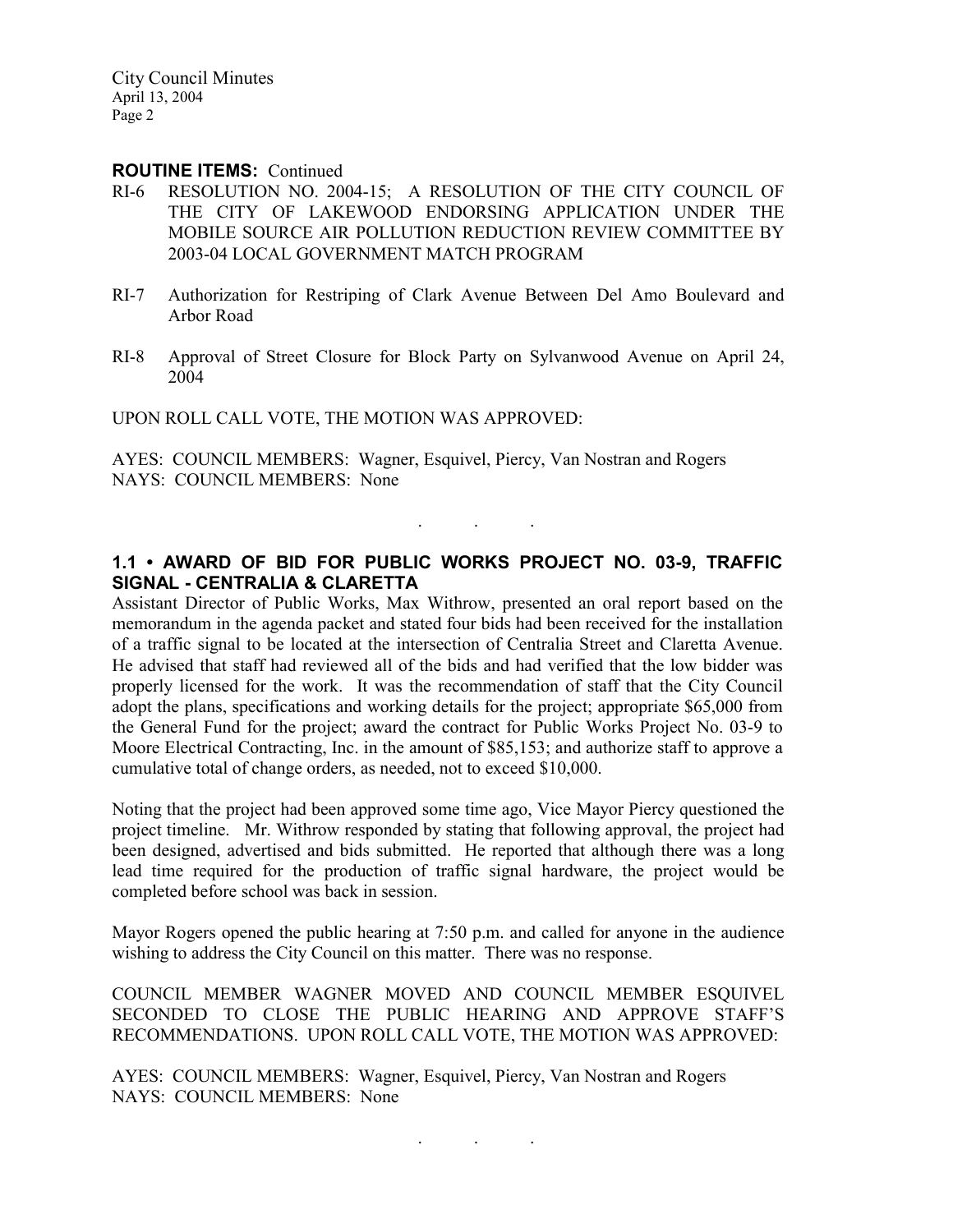## 1.2 • AWARD OF BID FOR PUBLIC WORKS PROJECT NO.04-1; RESIDENTIAL STREET REHAB – CDBG 2004

The Assistant Director of Public Works made an oral presentation based on the memorandum contained in the agenda and stated ten bids had been received for Public Works Project No. 04-1, Residential Street Rehab. The project included repair of damaged curbs, gutters and sidewalks and resurfacing of the street with rubberized asphalt concrete. He noted that portions of the project were eligible for Federal Community Development Block Grant (CDBG) funding. He reported that Allington Street, east of Woodruff Avenue was part of this project and that the City of Bellflower had requested that the portion of Allington Street in their city be added to the project by change order. Construction was scheduled to begin in May and be completed in July, 2004. It was the recommendation of staff that the City Council adopt the plans, specifications and working details for the project; award a contract to Sully-Miller Contracting Company in the amount of \$1,258,827.50; authorize staff to approve a cumulative total of contract change orders, as needed, not to exceed \$100,000; authorize an agreement with the City of Bellflower for work on Allington Street; and approve an additional change order for \$65,000 for work on Allington Street in the City of Bellflower.

Mayor Rogers opened the public hearing at 7:54 p.m. and called for anyone in the audience wishing to address the City Council on this matter. There was no response.

COUNCIL MEMBER WAGNER MOVED AND COUNCIL MEMBER ESQUIVEL SECONDED TO CLOSE THE PUBLIC HEARING AND APPROVE STAFF'S RECOMMENDATION. UPON ROLL CALL VOTE, THE MOTION WAS APPROVED:

AYES: COUNCIL MEMBERS: Wagner, Esquivel, Piercy, Van Nostran and Rogers NAYS: COUNCIL MEMBERS: None

## 1.3 • AWARD OF BID FOR PUBLIC WORKS PROJECT NO. 04-4; BOYAR PARK RENOVATION PROJECT

. . .

The Assistant Director of Public Works presented an oral report based on the memorandum contained in the agenda and stated five bids had been submitted for Public Works Contract 04-4 for the replacement of two picnic shelters and other incidental work at Mae Boyar Park. He advised that the project was funded through a Per Capita Grant Program under the Safe Neighborhood Parks, Clean Water, Clean Air and Coastal Protection Bond Act. The project was scheduled to begin in early May and be completed in mid-June, in time for the busy summer park schedule. It was the recommendation of staff that the City Council adopt the plans, specifications and working details for the project; award a contract to Micon Construction in the amount of \$51,000; and authorize staff to approve a cumulative total of change orders, as necessary, not to exceed \$6,000.

Mayor Rogers opened the public hearing at 7:56 p.m. and called for anyone in the audience wishing to address the City Council on this matter. There was no response.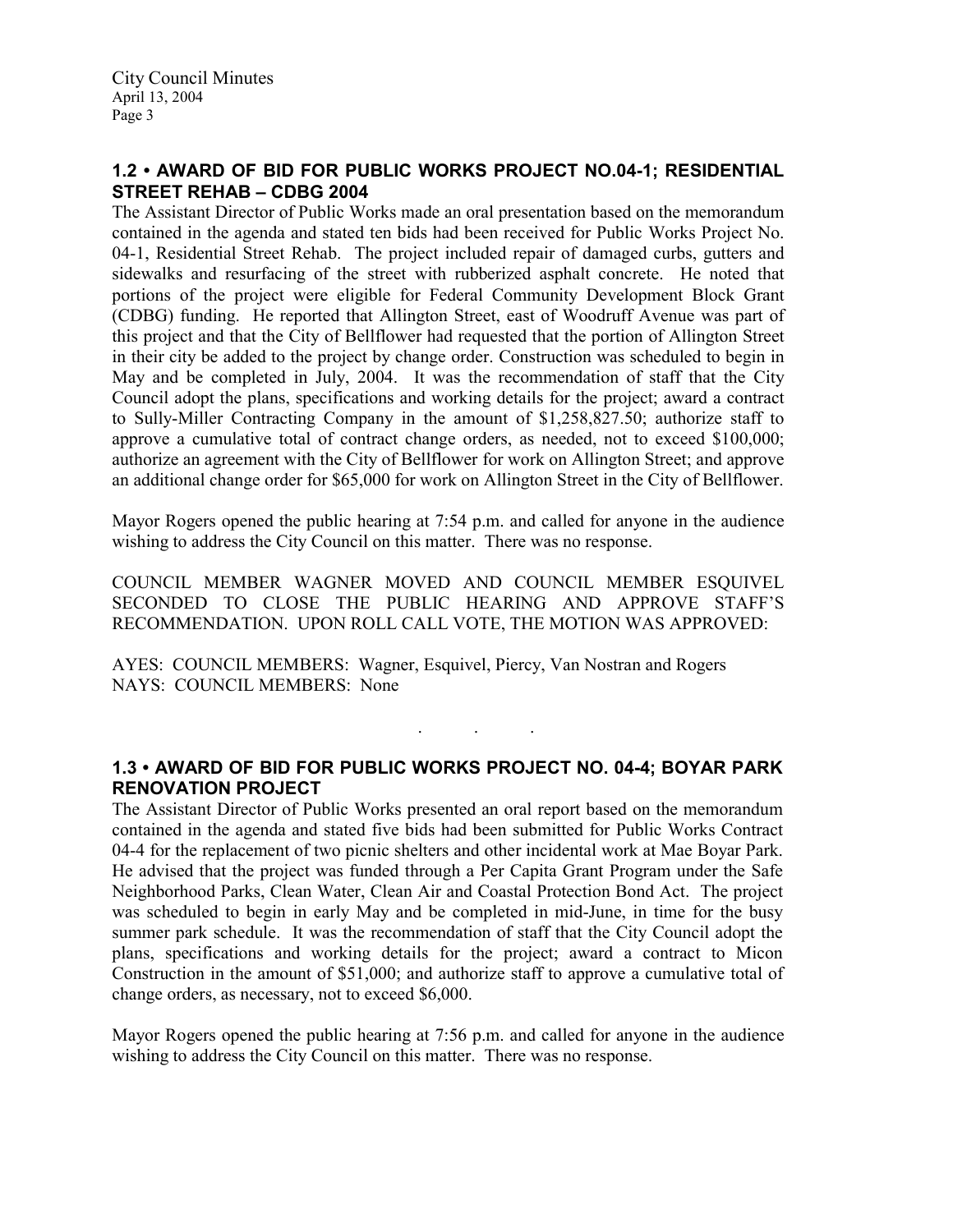### 1.3 • AWARD OF BID FOR PUBLIC WORKS PROJECT NO. 04-4; BOYAR PARK RENOVATION PROJECT - Continued

VICE MAYOR PIERCY MOVED AND COUNCIL MEMBER ESQUIVEL SECONDED TO APPROVE STAFF'S RECOMMENDATION. UPON ROLL CALL VOTE, THE MOTION WAS APPROVED:

AYES: COUNCIL MEMBERS: Wagner, Esquivel, Piercy, Van Nostran and Rogers NAYS: COUNCIL MEMBERS: None

## 1.4 • ORDINANCE NO. 2004-1; PERTAINING TO DENSITY BONUSES IN THE MFR ZONE

. . .

Community Development Director Chuck Ebner presented an oral report based on the memorandum in the agenda packet. He stated that the proposed ordinance had been previously presented to the City Council but concerns had been raised about potential lease or rental of a target unit. Subsequently, the Planning and Environment Commission had considered a modification to the ordinance that would regulate the lease/rental of target units. It was the recommendation of staff that the City Council hold a public hearing and introduce the revised ordinance and approve the accompanying negative declaration.

Council Member Wagner stated he felt the Planning and Environment Commission had dealt with the City Council's concerns appropriately.

ORDINANCE NO. 2004-1; AN ORDINANCE OF THE CITY COUNCIL OF THE CITY OF LAKEWOOD AMENDING THE LAKEWOOD MUNICIPAL CODE AND THE ZONING ORDINANCE PERTAINING TO DENSITY BONUSES, LAKEWOOD, CALIFORNIA

Mayor Rogers opened the public hearing at 7:58 p.m. and called for anyone in the audience wishing to address the City Council on this matter. There was no response.

COUNCIL MEMBER WAGNER MOVED AND COUNCIL MEMBER ESQUIVEL SECONDED TO CLOSE THE PUBLIC HEARING, APPROVE THE NEGATIVE DECLARATION, AND INTRODUCE ORDINANCE NO. 2004-1. UPON ROLL CALL VOTE, THE MOTION WAS APPROVED:

AYES: COUNCIL MEMBERS: Wagner, Esquivel, Piercy, Van Nostran and Rogers NAYS: COUNCIL MEMBERS: None

## 1.5 • ORDINANCE NO. 2004-2; PERTAINING TO EMERGENCY SHELTERS

The Director of Community Development displayed slides and presented an oral report based on the memorandum in the agenda packet. He stated that the proposed ordinance had been previously presented to the City Council and concerns had been raised about providing adequate parking for homeless persons who could be living out of vehicles. Staff had conducted a survey of other agencies and determined a reasonable ratio of parking spaces per

. . .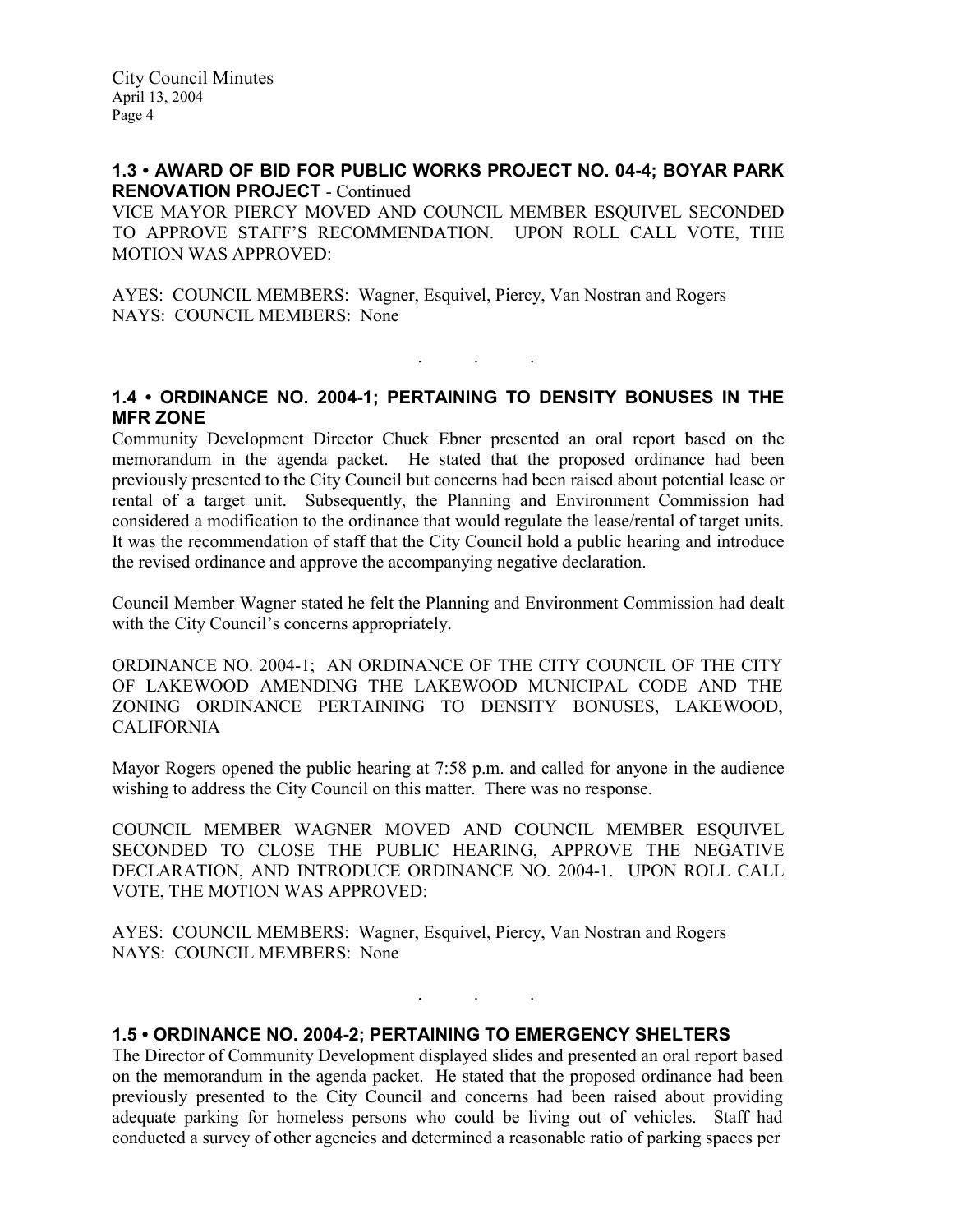## 1.5 • ORDINANCE NO. 2004-2; EMERGENCY SHELTERS - Continued

beds provided by a shelter. The proposed ordinance had been revised to require three parking spaces for every ten beds in order to provide adequate off-street parking for both staff and homeless persons with vehicles. He also noted that Council Member Wagner had prepared two amendments to the ordinance to address concerns about the ordinance being used to create a facility to accommodate a homeless problem in a city other than Lakewood and to provide protection for residential areas adjacent to any such future use. It was the recommendation of staff that the City Council hold a public hearing, introduce the amended ordinance and approve the accompanying Negative Declaration.

ORDINANCE NO. 2004-2; AN ORDINANCE OF THE CITY COUNCIL OF THE CITY OF LAKEWOOD AMENDING THE LAKEWOOD MUNICIPAL CODE AND THE ZONING ORDINANCE PERTAINING TO EMERGENCY SHELTERS, LAKEWOOD, CALIFORNIA

City Attorney John S. Todd advised that although the ordinance could be amended at this time, a public hearing held and the amended ordinance presented for introduction, the ordinance would need to go back to the Planning and Environment Commission for review prior to adoption.

Mayor Rogers opened the public hearing at 8:02 p.m. and called for anyone in the audience wishing to address the City Council on this matter. There was no response.

COUNCIL MEMBER WAGNER MOVED AND VICE MAYOR PIERCY SECONDED TO CLOSE THE PUBLIC HEARING, INTRODUCE ORDINANCE NO. 2004-2 AS AMENDED, AND REFER THE AMENDED ORDINANCE TO THE PLANNING AND ENVIRONMENT COMMISSION FOR REPORT. UPON ROLL CALL VOTE, THE MOTION WAS APPROVED:

AYES: COUNCIL MEMBERS: Wagner, Esquivel, Piercy, Van Nostran and Rogers NAYS: COUNCIL MEMBERS: None

## 1.6 • VACATION OF THE ALLEY WEST OF BLOOMFIELD AVENUE AND THE ALLEY NORTH OF CENTRALIA STREET (NORTHWEST CORNER OF BLOOMFIELD AVENUE AND CENTRALIA STREET)

. . .

Mayor Rogers opened the public hearing at 8:04 p.m. and continued the hearing to the City Council meeting scheduled for May 11, 2004.

. . .

THERE BEING NO OBJECTION, IT WAS SO ORDERED.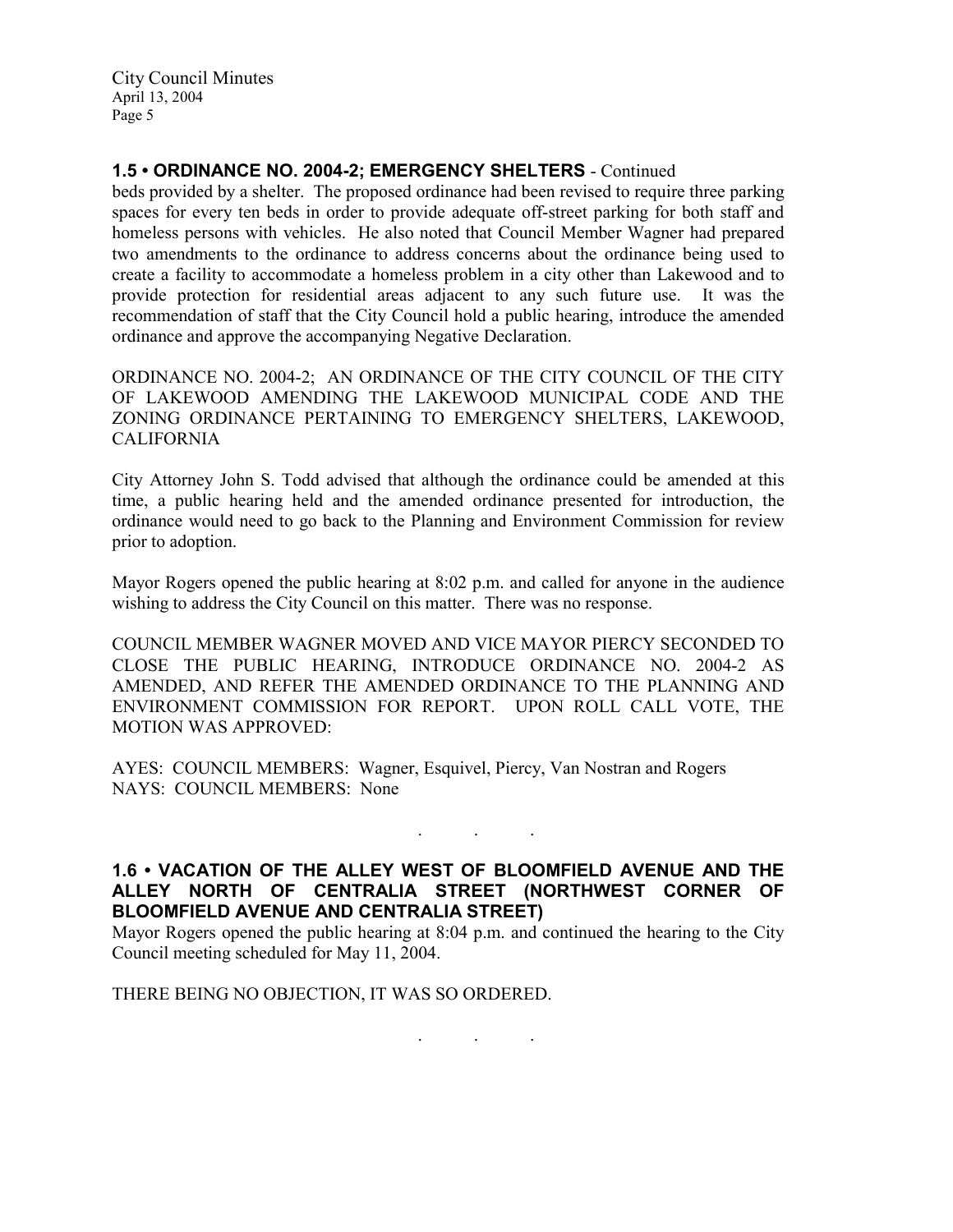# 1.7 • ORDINANCE NO. 2004-4; PERTAINING TO PERMITTED HEIGHTS OF WALLS, FENCES OR HEDGES IN THE REQUIRED SIDE AND REAR YARDS

The Director of Community Development displayed slides and presented an oral report based on the memorandum in the agenda packet. The ordinance had been prepared to amend the Lakewood Municipal Code to require a Conditional Use Permit to place a fence on a side property line where a driveway is reduced to less than 8'6" in width. The ordinance would also amend the Code to allow fences located in the side or rear yard up to 7'6" in height without requiring a Conditional Use Permit and would add a requirement for Development Review Board approval of wall extensions. An additional modification included in the ordinance would change the provision for measuring the height of fences in the front yard by taking into consideration the sloping or elevated pads of many Lakewood properties. He noted a correction to the ordinance to add "on either side" to the section pertaining to measuring fences. He stated the ordinance, as presented, was categorically exempt under CEQA. Mr. Ebner also advised that staff had received a letter from a resident requesting consideration of higher fences on commercial borders and recommended that the City Council refer the matter to the Planning and Environment Commission for study. It was the recommendation of the Planning and Environment Commission that the City Council hold a public hearing and introduce the proposed ordinance.

ORDINANCE NO. 2004-4; AN ORDINANCE OF THE CITY COUNCIL OF THE CITY OF LAKEWOOD AMENDING THE LAKEWOOD MUNICIPAL CODE AND THE ZONING ORDINANCE PERTAINING TO WALLS, FENCES, OR HEDGES AND THE LOCATION OF SAID WALLS, FENCES OR HEDGES

Responding to a question from Council Member Wagner, Mr. Ebner stated that although a property owner bordering a commercial development could currently request a higher fence through the Conditional Use Permit process, the Planning and Environment Commission should evaluate whether there was a need to change development standards for commercial properties which border residential areas.

Mayor Rogers opened the public hearing at 8:14 p.m. and called for anyone in the audience wishing to address the City Council on this matter.

Tom Linstead stated his property bordered the Pavilions center and that he would like to have a higher fence to provide a noise buffer and stated that there should be a standard so that a wall between residential and commercial properties would be uniform in height.

COUNCIL MEMBER WAGNER MOVED AND COUNCIL MEMBER ESQUIVEL SECONDED TO CLOSE THE PUBLIC HEARING AND INTRODUCE ORDINANCE NO. 2004-4 AS AMENDED AND TO REFER THE ISSUE OF COMMERCIAL BLOCK WALL HEIGHT TO THE PLANNING AND ENVIRONMENT COMMISSION FOR STUDY. UPON ROLL CALL VOTE, THE MOTION WAS APPROVED:

AYES: COUNCIL MEMBERS: Wagner, Esquivel, Piercy, Van Nostran and Rogers NAYS: COUNCIL MEMBERS: None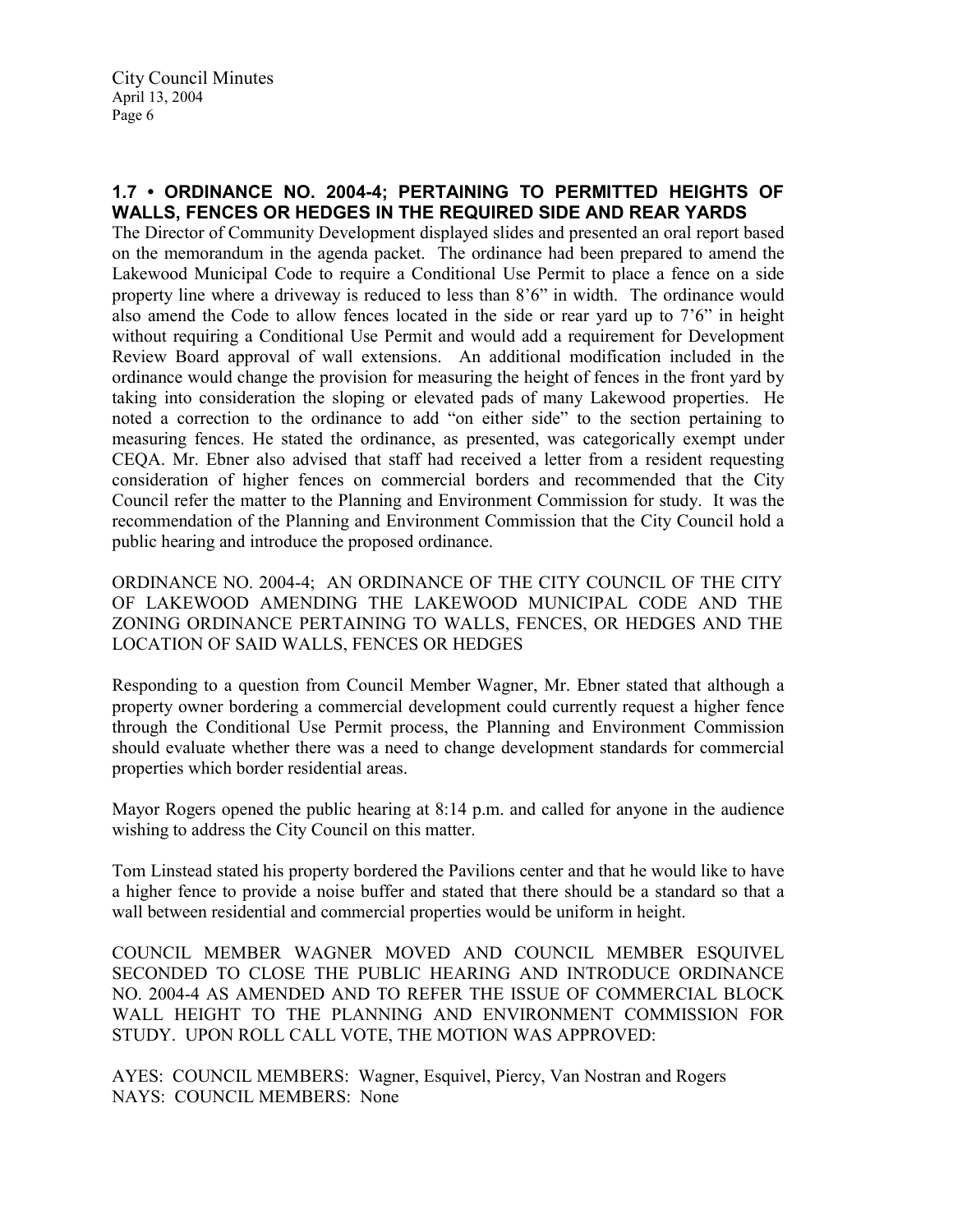## 1.8 • ORDINANCE NO. 2004-5; PERTAINING TO DEVELOPMENT STANDARDS FOR CANOPY STRUCTURES IN ALL RESIDENTIAL ZONES

The Director of Community Development displayed slides and presented an oral report based on the memorandum in the agenda packet. He stated that canopy structures had become a popular, but sometimes unsightly use in residential areas and that since they were made of materials that were not fire-retardant, were also potentially dangerous to adjacent structures. The Planning and Environment Commission had looked at the issue and was recommending canopy structures be limited to the rear yard area, with appropriate setbacks from property lines. He noted that since there were many residents who owned such structures, staff had proposed an informational flyer be prepared to notify residents of the provisions of the proposed ordinance. He stated that the ordinance as presented was categorically exempt under CEQA guidelines. It was the recommendation of the Planning and Environment Commission that the City Council hold a public hearing and introduce the proposed ordinance.

ORDINANCE NO. 2004-5; AN ORDINANCE OF THE CITY COUNCIL OF THE CITY OF LAKEWOOD AMENDING THE LAKEWOOD MUNICIPAL CODE AND THE ZONING ORDINANCE PERTAINING TO DEVELOPMENT STANDARDS FOR CANOPY STRUCTURES IN ANY RESIDENTIAL ZONE

The City Attorney advised that the ordinance be revised to add a section that would suspend enforcement of the ordinance for a period of 90 days to provide a reasonable time for property owners to come into compliance.

Mayor Rogers opened the public hearing at 8:27 p.m. and called for anyone in the audience wishing to address the City Council on this matter. There was no response.

COUNCIL MEMBER WAGNER MOVED AND VICE MAYOR PIERCY SECONDED TO CLOSE THE PUBLIC HEARING AND INTRODUCE ORDINANCE NO. 2004-5 AS AMENDED BY THE CITY ATTORNEY. UPON ROLL CALL VOTE, THE MOTION WAS APPROVED:

AYES: COUNCIL MEMBERS: Wagner, Esquivel, Piercy, Van Nostran and Rogers NAYS: COUNCIL MEMBERS: None

## 2.1 • RECOMMENDATION OF THE SHERIFF'S SALES TAX INITIATIVE AD HOC **COMMITTEE**

. . .

Council Member Wagner stated that the Ad Hoc Committee had met to review the proposed "Public Safety and Homeland Security Sales Tax Initiative" that had been authored by Los Angeles County Sheriff Lee Baca. If approved by the voters, the measure would create a dedicated source of revenue exclusively to support law enforcement in the County of Los Angeles. He stated that the Committee felt that the voters should seriously evaluate the measure and the current funding problems the Sheriff's Department was having to provide quality law enforcement services to the residents of the County.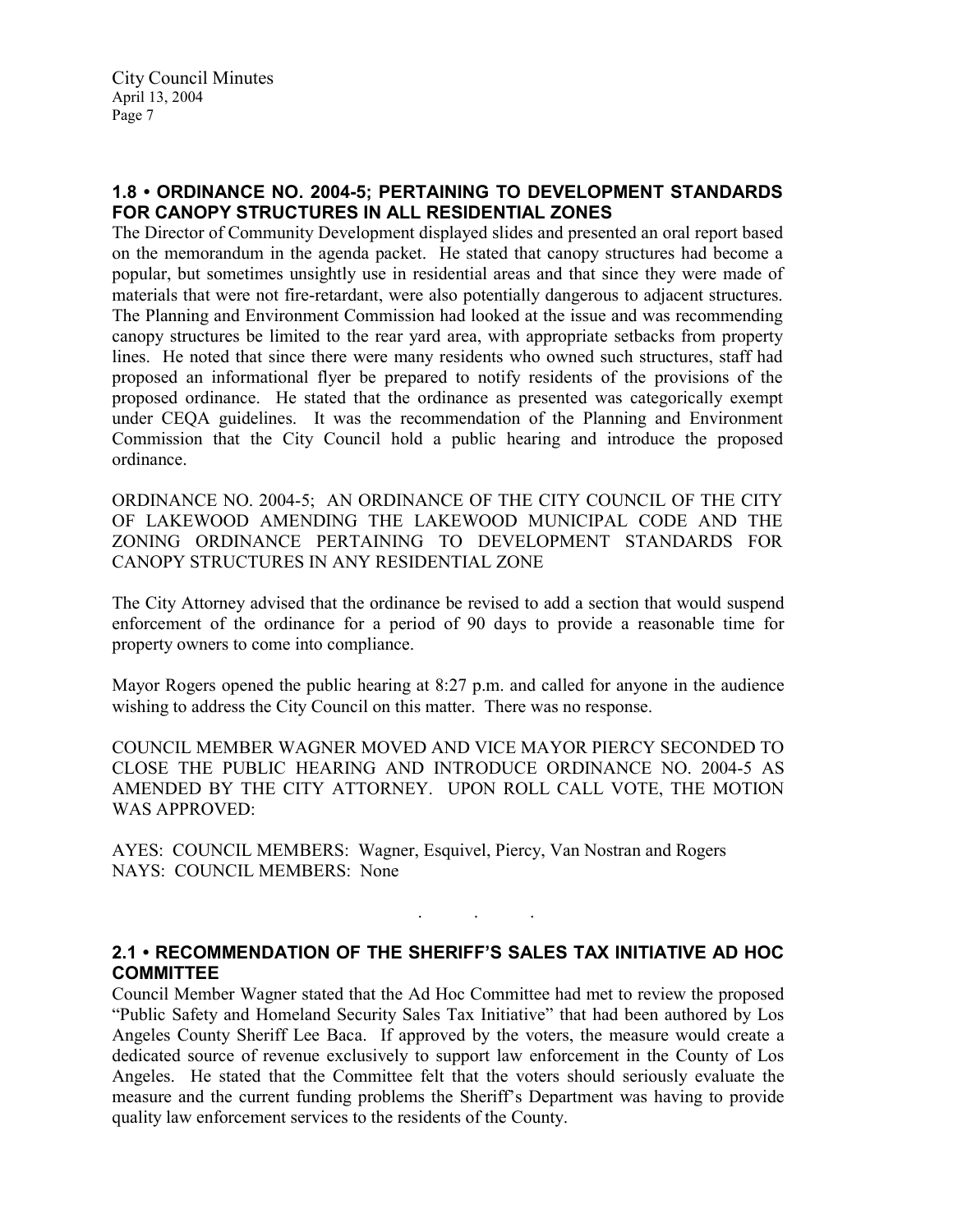## 2.1 • RECOMMENDATION OF THE SHERIFF'S SALES TAX INITIATIVE AD HOC COMMITTEE - Continued

Council Member Piercy stated that the State of California should be providing adequate funding for all law enforcement instead of forcing an individual county to take such action to ensure public safety. He stated that he personally would support a measure to keep convicted criminals in jail and off our streets. He concluded by encouraging citizens to carefully consider the merits of the measure and stated the City Council should re-visit the issue if the measure qualified for the ballot.

Mayor Rogers stated that while he could understand and appreciate the public's concern about tax increases, consideration should also be given to the significant uncertainty facing the Sheriff's Department and other local agencies about funding in light of the State's continuing budget problems. He stated that if the initiative qualified for the November ballot, voters would have a funding option, which they could then decide to support or oppose, rather than being totally at the mercy of the State. He concluded by stating that he would advocate the City Council support placing the measure on the ballot and encourage people to sign the petition.

Captain Dave Fender, Commander of the Lakewood Sheriff's Station, stated that on behalf of Los Angeles County Sheriff Lee Baca, he would like to see local support for the initiative. He reported that the State of California had continued to reach deeper into the pockets of local agencies and had resulted in a \$166 million loss to the Sheriff's Department over just the last two years. Service units had been disbanded, two jails closed and over 1,100 positions had been lost. He also noted that without sufficient staffing for jail facilities, persons convicted of misdemeanor crimes might serve as little as ten percent of their sentences. He concluded by stating that the proposed measure was estimated to cost the average household as little as \$6 per month and could provide enhanced law enforcement programs for all of the cities within the County of Los Angeles.

COUNCIL MEMBER VAN NOSTRAN MOVED AND VICE MAYOR PIERCY SECONDED TO GO ON RECORD AS SUPPORTING THE PLACEMENT OF THE MEASURE ON THE BALLOT AND ENCOURAGE THE PUBLIC TO GET THE PETITION SIGNED. UPON ROLL CALL VOTE, THE MOTION WAS APPROVED:

AYES: COUNCIL MEMBERS: Esquivel, Piercy, Van Nostran and Rogers NAYS: COUNCIL MEMBERS: None ABSTAIN: COUNCIL MEMBERS: Wagner

. . .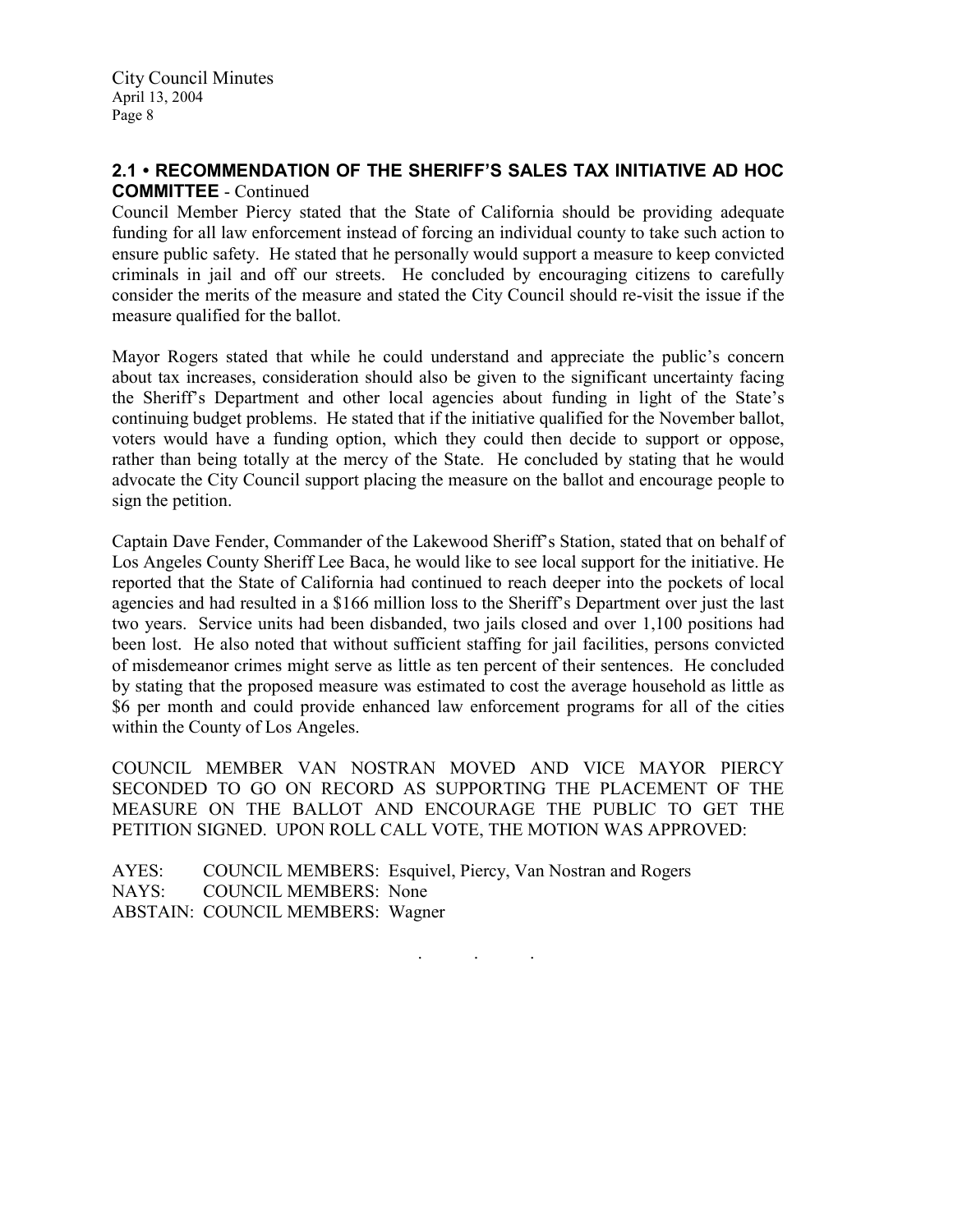## 3.1 • ENGINEERING SERVICES AGREEMENT WITH TETRA TECH, INC. FOR WATER MAIN DESIGN

Jim Glancy, Director of Water Resources, presented an oral report based on the memorandum in the agenda packet and stated staff had requested proposals from engineering firms for the design of a multiple-year, five-phased project for the replacement of approximately 13 miles of water mains. Proposals had been submitted by two firms and had been evaluated by staff who had found Tetra Tech to be the best qualified and best suited to meet the City's needs. It was the recommendation of staff that the City Council approve an agreement with Tetra Tech, Inc. for the water main design project in an amount not to exceed \$252,000 and appropriate \$252,000 from the Water Revenue Fund for the project design.

Responding to questions from Council Member Van Nostran, Mr. Glancy advised that although the Willdan proposal appeared to provide more hours for less cost, much of the work proposed would have been accomplished by lower level staff, making the Tetra Tech proposal a better value.

COUNCIL MEMBER VAN NOSTRAN MOVED AND VICE MAYOR PIERCY SECONDED TO APPROVE STAFF'S RECOMMENDATION. UPON ROLL CALL VOTE, THE MOTION WAS APPROVED:

. . .

AYES: COUNCIL MEMBERS: Wagner, Esquivel, Piercy, Van Nostran and Rogers NAYS: COUNCIL MEMBERS: None

### 3.2 • ANIMAL CONTROL SERVICES CONTRACT AND FEES

Scott Pomrehn, Senior Management Analyst in the Public Works Department, displayed slides and presented an oral report based on the memorandum in the agenda packet. He stated the City had maintained an agreement with the Southeast Area Animal Control Authority (SEAACA) since 1992. He reported that while license fees offset a portion of the cost for the services, monies from the City's General Fund were used to subsidize the cost of the services. Following a survey of other agencies on license fees and funding sources for animal control services, staff was recommending that license fees, which had not been adjusted since 1991, be increased. He noted that the proposed increase would still place Lakewood below the median license fees for the County. It was the recommendation of staff that the City Council approve a new five-year agreement with SEAACA for animal control services and adopt the proposed resolution establishing animal control license fees.

Council Member Wagner stated that staff had done an excellent job with the animal control report and that he agreed with the recommendation to stay with SEAACA, as the overall experience with them had been excellent. He noted that SEAACA not only provided a high level of responsiveness, but was very success in the licensing program. He stated that although it was important to cover the costs related to the service, he strongly felt that it was appropriate that a portion of the costs be subsidized by the General Fund and not require dog owners to bear the burden of costs not related to the maintenance of their pets. He suggested a graduated increase in license fees over a two-year period and that the guaranteed amount included in the SEAACA contract be renegotiated.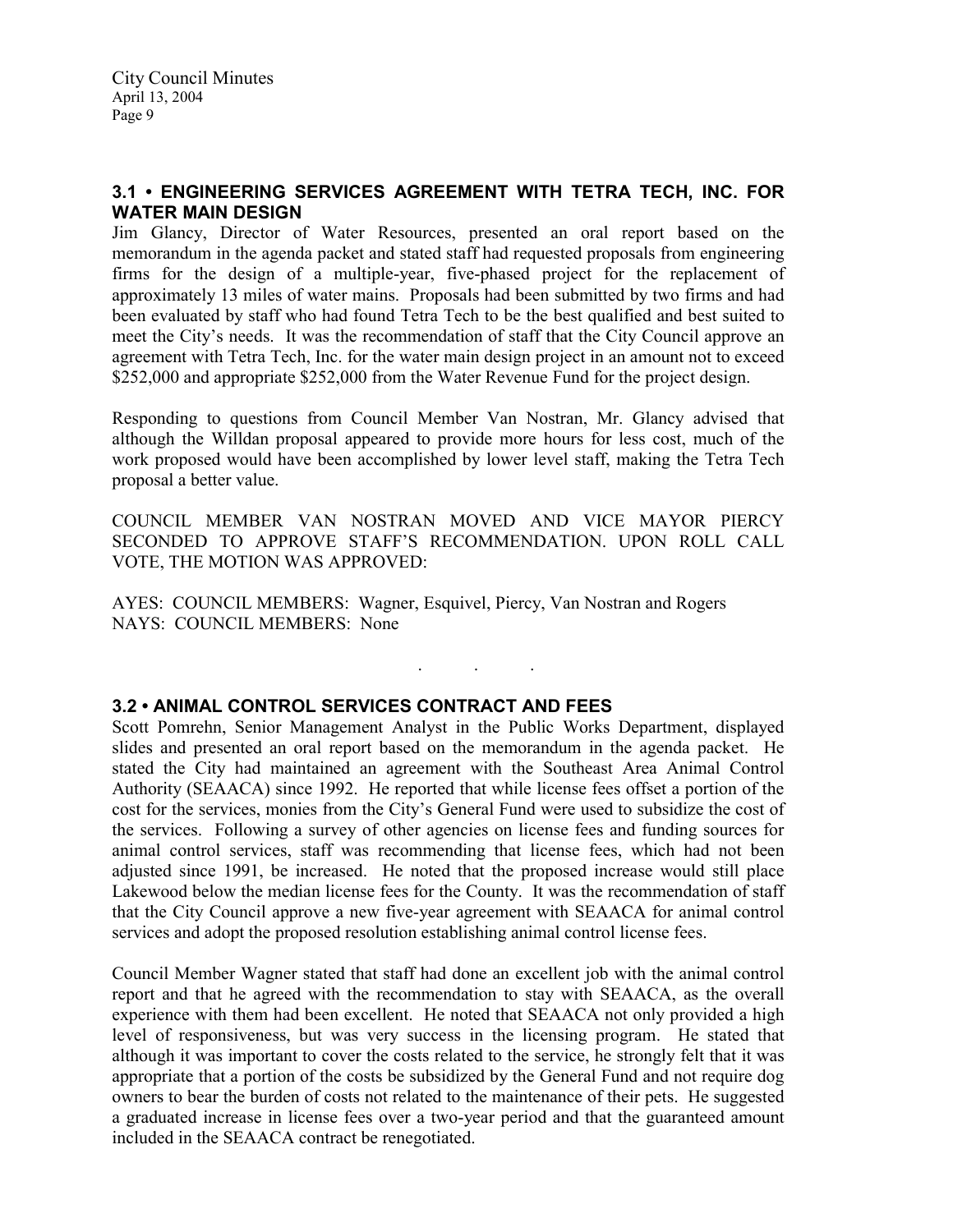# 3.2 • ANIMAL CONTROL SERVICES CONTRACT AND FEES - Continued

City Manager Howard Chambers advised that negotiations with SEAACA would be delicate as they had advised the City that they have another city that was waiting to get in should any of the existing contract cities not wish to renew their contracts.

Vice Mayor Piercy commended Mr. Pomrehn for the fine report and stated that SEAACA had recently responded to a call in his neighborhood and had resolved the matter to everyone's satisfaction. He concluded by stating that SEAACA was certainly the best option for animal control services and that he would support staff's recommendation.

VICE MAYOR PIERCY MOVED AND COUNCIL MEMBER VAN NOSTRAN MOVED TO APPROVE A NEW AGREEMENT WITH SEAACA AND TO ADOPT RESOLUTION NO. 2004-16.

RESOLUTION NO. 2004-16; A RESOLUTION OF THE CITY COUNCIL OF THE CITY OF LAKEWOOD ESTABLISHING ANIMAL CONTROL FEES PURSUANT TO ORDINANCE NO. 92-9

COUNCIL MEMBER WAGNER MOVED AND MAYOR ROGERS SECONDED TO AMEND THE MOTION TO CHANGE THE FEES FROM \$28 TO \$26 AND \$14 TO \$13 FOR THE NEXT YEAR AND THEN ADJUST THEM AGAIN TO THE RECOMMENDED LEVEL IN 2006 WITH THE PENALTY FEE TO REMAIN AT \$15, SAID CHANGES TO BE EFFECTIVE MAY 1, 2004.

UPON ROLL CALL VOTE, THE AMENDMENT TO THE MOTION FAILED:

AYES: COUNCIL MEMBERS: Wagner and Rogers NAYS: COUNCIL MEMBERS: Piercy and Van Nostran ABSTAIN: COUNCIL MEMBERS: Esquivel

UPON ROLL CALL VOTE, THE ORIGINAL MOTION WAS APPROVED:

AYES: COUNCIL MEMBERS: Piercy, Van Nostran and Rogers NAYS: COUNCIL MEMBERS: Wagner ABSTAIN: COUNCIL MEMBERS: Esquivel

# 3.3 • APPOINTMENTS TO GOVERNMENTAL ASSOCIATIONS, ORGANIZATIONS & COMMITTEES

. . .

Mayor Rogers presented his organizational and committee appointments.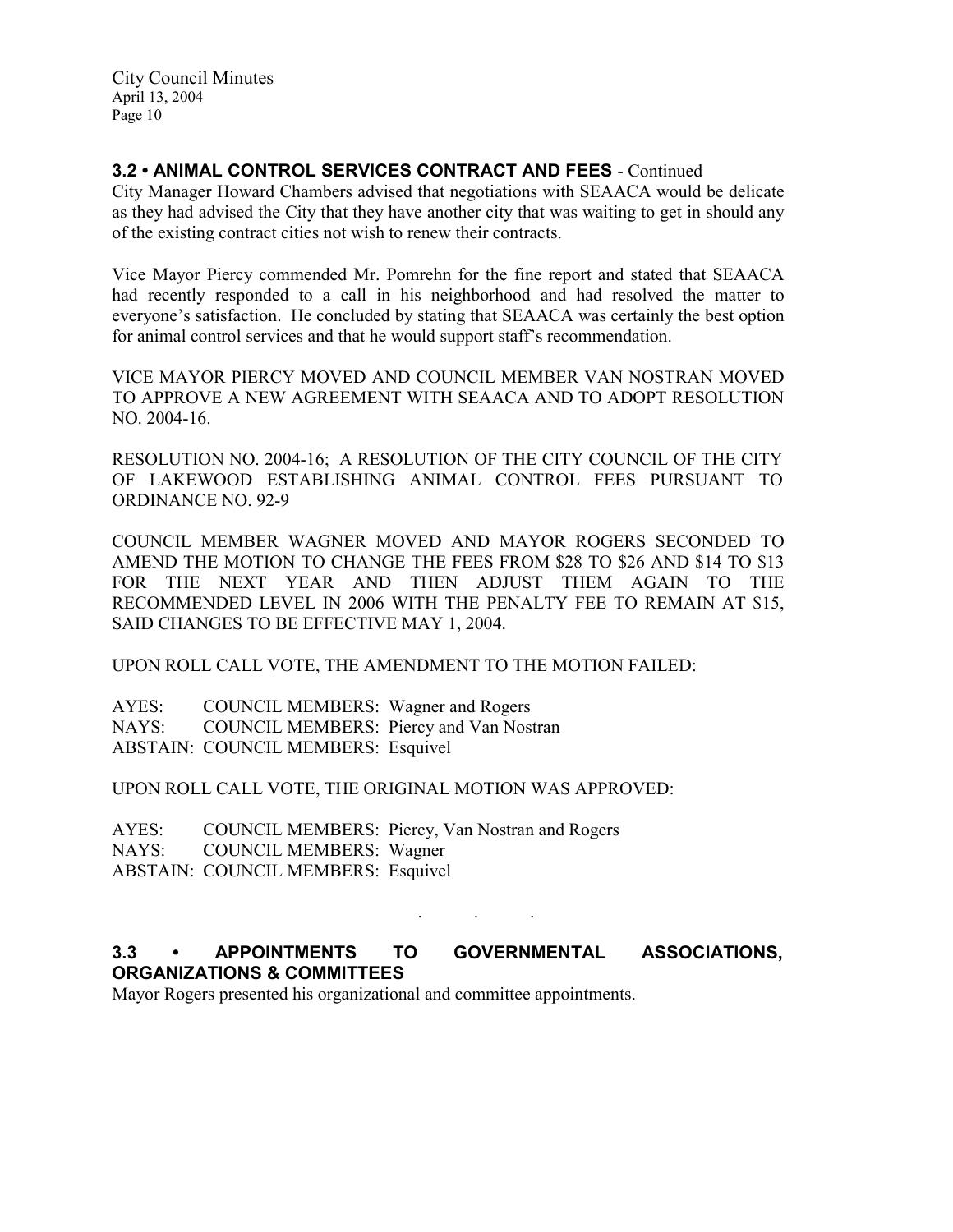| 3.3<br><b>APPOINTMENTS</b><br><b>ORGANIZATIONS &amp; COMMITTEES</b><br>ORGANIZATIONAL APPOINTMENTS | TO | <b>GOVERNMENTAL</b>                                    | <b>ASSOCIATIONS,</b>    |
|----------------------------------------------------------------------------------------------------|----|--------------------------------------------------------|-------------------------|
| California Contract Cities<br>Association                                                          |    | Esquivel - Representative                              | Piercy - Alternate      |
| California Joint Powers<br><b>Insurance Authority</b>                                              |    | Van Nostran - Representative Esquivel - Alternate      |                         |
| <b>Consolidated Youth Services Network</b><br>Policy Board<br><b>Advisory Board</b>                |    | Rogers - Representative<br>Carol Flynn Jacoby (Admin.) | Piercy - Alternate      |
| So. Calif. Association of Governments (SCAG)<br>General Assembly                                   |    | Piercy – Representative                                | Rogers – Alternate      |
| Gateway Cities COG Board                                                                           |    | Piercy - Representative                                | Van Nostran - Alternate |
| Greater Los Angeles County<br><b>Vector Control District</b>                                       |    | Esquivel - Representative                              |                         |
| Job Training Partnership Act                                                                       |    | Wagner - Policy Board<br>Pam Hyland - Advisory Board   |                         |
| League of California Cities<br>L.A. County Division                                                |    | Esquivel - Representative                              | Wagner - Alternate      |
| <b>City Selection Committee</b>                                                                    |    | Rogers - Representative                                | Piercy - Alternate      |
| Annual League Conference                                                                           |    | Rogers - Representative                                | Piercy - Alternate      |
| L.A. County Sanitation<br>District #3 $&$ #19                                                      |    | Rogers - Representative                                | Piercy - Alternate      |
| Southeast Water Coalition                                                                          |    | Wagner - Representative                                | Esquivel - Alternate    |
| <b>STANDING COMMITTEES</b><br><b>Intergovernmental Relations</b>                                   |    | Rogers - Chair                                         | Piercy - Member         |
| Solid Waste Management                                                                             |    | Esquivel - Chair                                       | Wagner - Member         |
| <b>Public Safety</b>                                                                               |    | Van Nostran - Chair                                    | Piercy - Member         |
| Park Development/Community Services                                                                |    | Piercy - Chair                                         | Rogers - Member         |
| <b>Water Resources</b>                                                                             |    | Wagner - Chair                                         | Van Nostran - Member    |
| Community Promotion                                                                                |    | Rogers - Chair                                         | Esquivel - Member       |